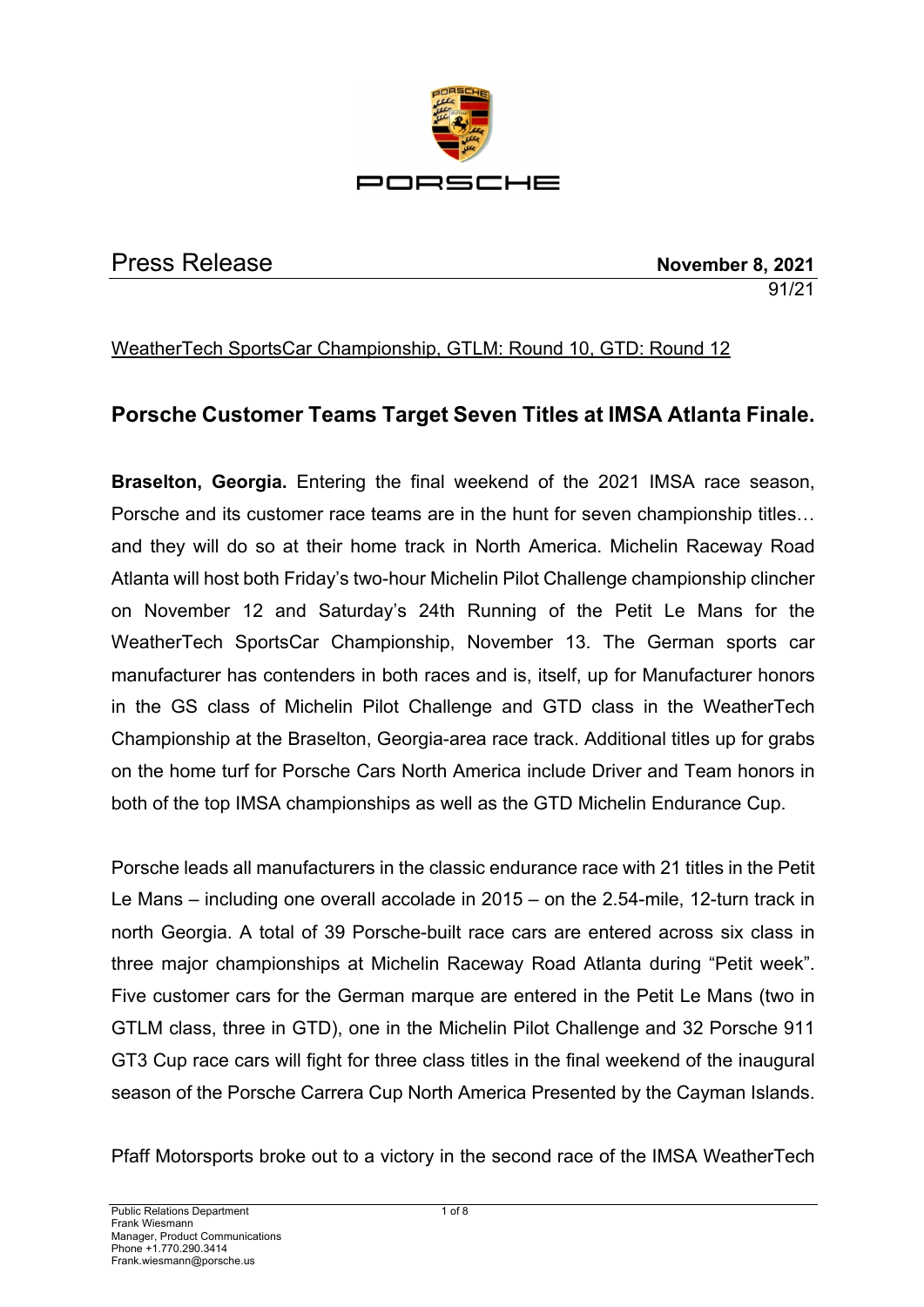SportsCar season, the Mobil 1 Twelve Hours of Sebring, in March. Since then, the "Plaid Porsche" has stayed near the front of the GTD pack with the No. 9 Porsche 911 GT3 R race car. However, a surge at mid-season has seen the Canadian-based program score wins at Road America – where Porsche swept the GT class victories – WeatherTech Raceway Laguna Seca and the most recent race at VIRginia International Raceway. The success moved the rear-engined Porsche 911 GT3 R into the lead of the GTD class Driver, Team and Manufacturer standings. A second-place finish on the streets of Long Beach is the lowest finish for the team since a fourth-place at Lime Rock Park in July. Led by Porsche factory driver Laurens Vanthoor (Belgium) and former Porsche one-make champion Zacharie Robichon (Canada) throughout the season, Porsche Test and Development driver Lars Kern (Germany) reprises his role in the No. 9 in Atlanta. The popular driver internationally recognized for his record laps of the Nürburgring in a variety of Porsche-built road cars, is in his third-year of racing with Pfaff.

With 350 points available for a GTD class win and 35-points for a pole position (as set by the Pro driver in the Pro-Am style lineup) the season will come down to a strong qualifying effort on Friday, November 12 and a stronger 10-hour race on Saturday. Pfaff, Vanthoor and Robichon hold 50-point advantages over the Paul Miller Racing Lamborghini driven by Bryan Sellers and Madison Snow. The Pfaff team's victory at VIR boosted its lead by an additional 18-points from the previous race. The success has given Porsche a 72-point gap ahead of Lamborghini in the Manufacturer standings  $(3077 - 3005)$ .

Sitting in fourth-place of the GTD Team Championship, Wright Motorsports remains eligible to score the title as does Porsche factory driver Patrick Long (Westlake Village, California). Like Wright, Long is 279-points behind the leading Pfaff Porsche. Joining the longtime American "works" driver in the No. 16 Porsche 911 GT3 R racer will be Trent Hindman (West Long Branch, New Jersey) and Jan Heylen (Belgium). Long is tied for second-place with Bill Auberlen for most wins, three, by an active driver in the race (2005 – 2006 in GT2 class, 2007 in P2 class). Former Porsche factory driver Nick Tandy raced a Porsche to four victories here. Surprisingly, the Ohio-based Wright race team has never won the Atlanta endurance classic. Wright enters the final race of the season leading in the Michelin Endurance Cup by one-point. The title awards teams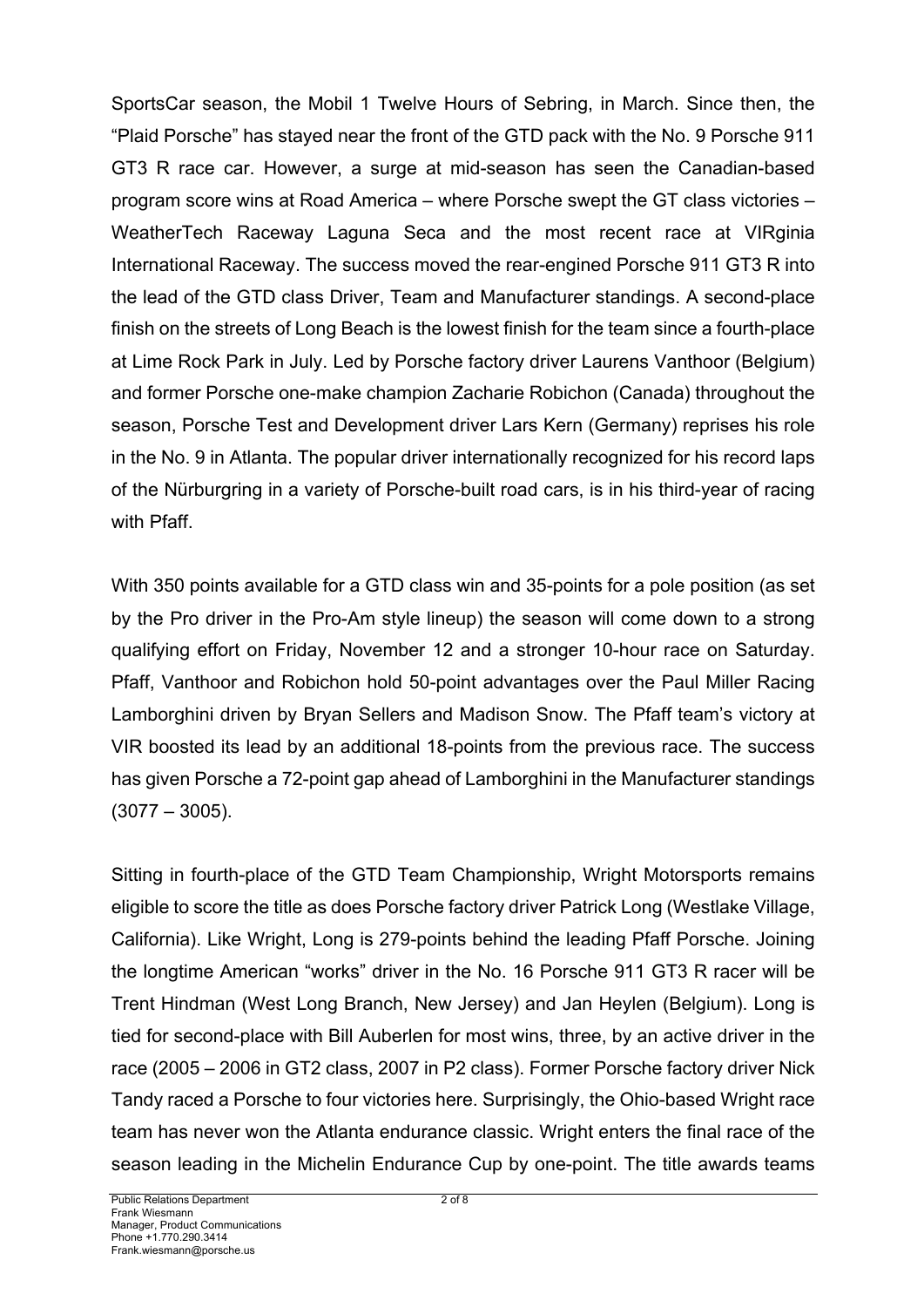who excel at events of six-hours and longer. The race within a race awards points this weekend at the four, eight and ten-hour marks

Team Hardpoint closes-out the 2021 GTD class season in search of its first class victory. Athens, Georgia-resident Andrew Davis joins full-season regulars Rob Ferriol (Fayetteville, North Carolina) and Katherine Legge (United Kingdom) in the No. 88 Team Hardpoint Porsche 911 GT3 R for Saturday's finale.

Celebrating the final GTLM class race to be held, WeatherTech Racing has entered a second Porsche 911 RSR-19. Joining the full-season, two-time winning No. 79 machine of Cooper MacNeil (Hinsdale, Illinois), Mathieu Jaminet (France) and Matt Campbell (Australia) is the No. 97 to be piloted by the all-Porsche "works" driver lineup of Michael Christensen (Denmark), Kévin Estre (France) and Frédéric Makowiecki (France). Despite being internationally recognized for its successful, multi-car Porsche programs raced in the FIA World Endurance Championship (WEC), this is the first time that the Proton Competition-managed program will enter multiple cars in IMSA competition. The addition brings the class, making its final start before being removed from the championship structure in IMSA, to six-entries. WeatherTech Racing earned a class victory at the Mobil 1 Twelve Hours of Sebring in March with Campbell, Jaminet and MacNeil as well as a second win at Road America (MacNeil and Campbell) in August.

The full 10-hours of 2021 season finale will be aired live on television. NBC will show from the drop of the green flag at Noon ET through the first three hours of the race. At 3:00 p.m. ET, viewers can make one channel change to NBCSN and enjoy the final seven hours of coverage from Michelin Raceway Road Atlanta. Additionally, the live call by IMSA Radio can be found at IMSA.tv and on SiriusXM satellite radio at XM 202, Sirius/XM Internet 992. Live onboard footage of the No. 79 WeatherTech Racing Porsche 911 RSR-19 and the No. 9 Pfaff Motorsports Porsche 911 GT3 R can be found at IMSA.tv as well for viewers wishing to see the race from inside the cockpit of a Porsche 911 race car.

#### **Michelin Pilot Challenge.**

A Porsche-built race car is also deep in the hunt for the GT4-spec GS class of the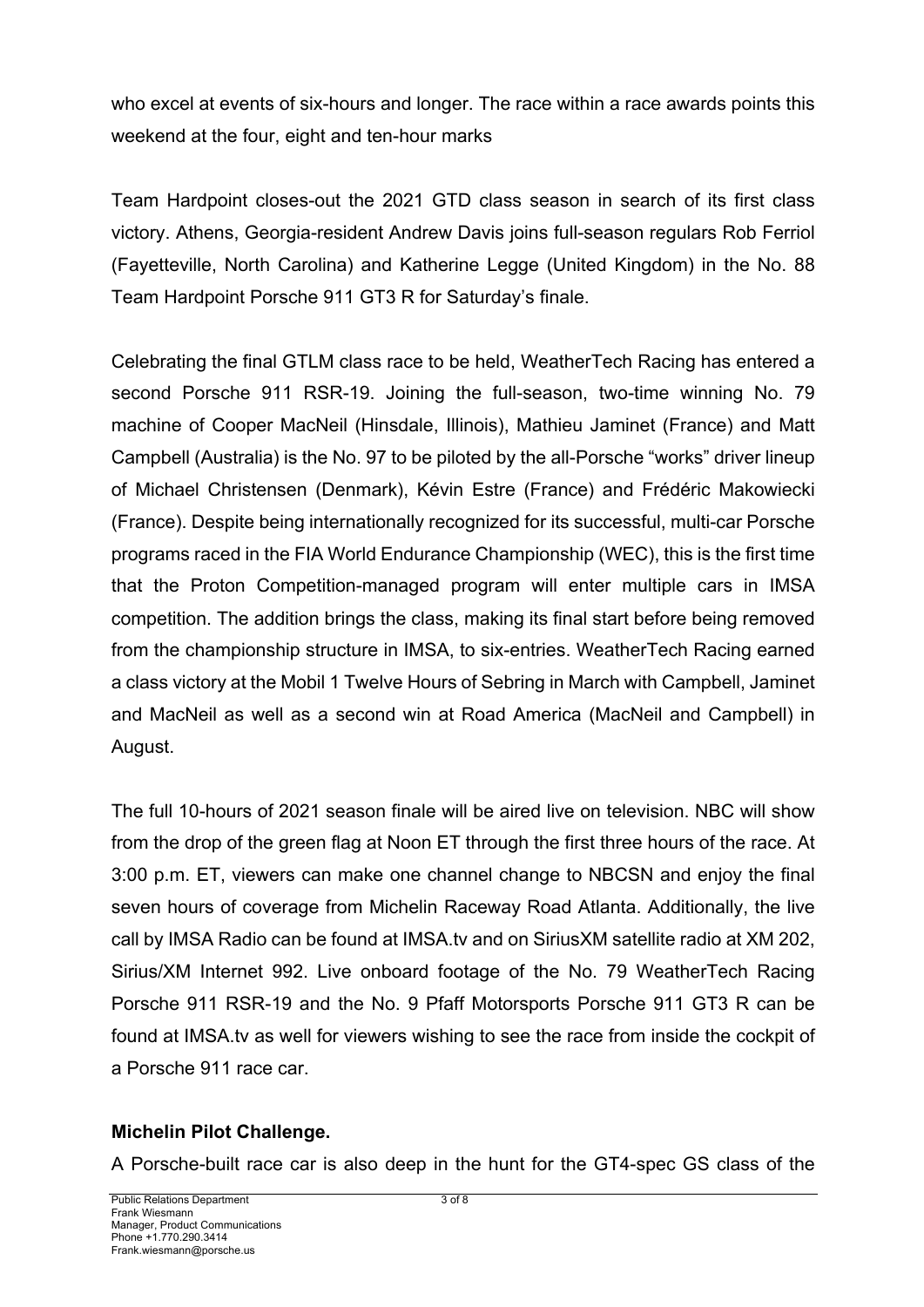IMSA Michelin Pilot Challenge at Michelin Raceway Road Atlanta. The No. 16 Porsche 718 Cayman GT4 Clubsport of Atlanta's own Ryan Hardwick and Jan Heylen (Belgium) will seek the Team Championship for Wright Motorsports and the Manufacturer's title for Porsche. Heylen, with a string of podium finishes and back-to-back victories in the last two rounds – the first co-driving with Maxwell Root (San Diego, California) at WeatherTech Raceway Laguna Seca and the second helping Hardwick to his first Michelin Pilot Challenge victory at VIRginia International Raceway – has moved the Belgian now living in the United States into second-place in the Driver standings. Heylen is 30 points back from Bill Auberlen and Dillon Machavern (2360 – 2330) with 350 markers available for a win. Wright Motorsports stands the same amount behind the No. 95 of Turner Motorsports. Porsche is 60 points out of the lead currently held by BMW with two-hours of racing remaining in the year.

The Fox Factory 120 will air live on NBC TrackPass beginning at 1:10 p.m. ET. It will re-air on NBCSN, Tuesday, November 23 at 1:00 p.m. In addition, IMSA Radio will offer live coverage on IMSA.tv.

#### **Quotes.**

## **Cooper MacNeil, Driver, No. 79 WeatherTech Racing Porsche 911 RSR-19.**

"Together with Porsche we wanted to try and give the IMSA GTLM Class a proper send off. Porsche has been a consistent competitor in the class since its inception. The entry will give the field an even six cars and hopefully both of our WeatherTech Porsche entries will be a factor when the checker waves at 10:10 p.m. Saturday, November 13."

## **Michael Christensen, Driver, No. 97 WeatherTech Racing Porsche 911 RSR-19.**

"I am really looking forward to competing in the USA in the IMSA WeatherTech Championship again. I am looking forward to racing the WeatherTech Porsche RSR and see if we can get them another victory this year. Petit Le Mans is a very challenging race. Michelin Raceway Road Atlanta is narrow and makes for a fast and hectic race. People are excited and ambitious for the race which makes for some chaos on the track. We need to stay out of trouble and be ready to fight for the win late in the race."

## **Kévin Estre, Driver, No. 97 WeatherTech Racing Porsche 911 RSR-19.**

"I am glad to be competing at Petit Le Mans with Fred and Michael. I've driven a lot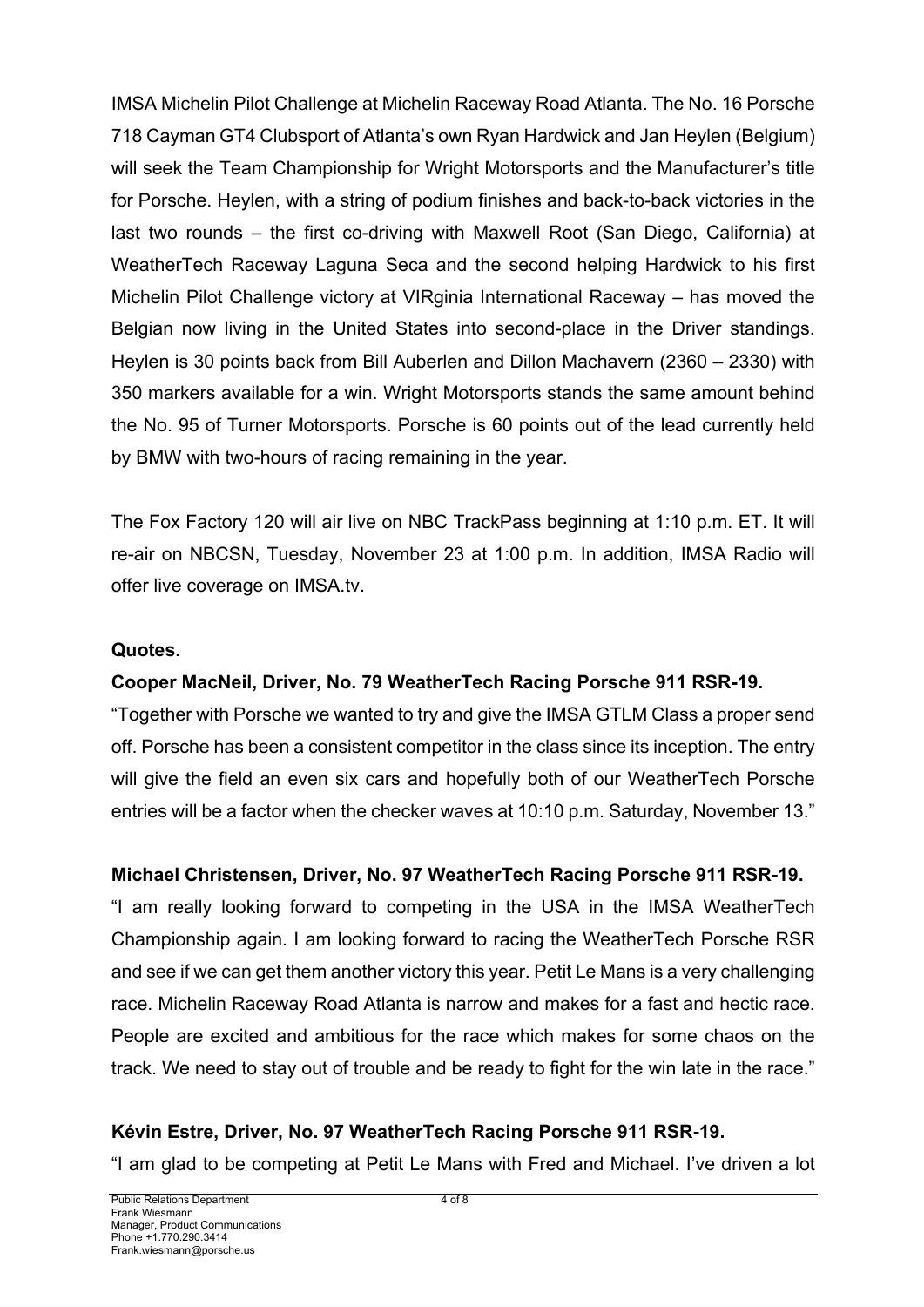with Michael, and we've had a lot of success together. This will be my first time sharing a car with Fred, so that will be interesting. This will be my second Petit Le Mans, the first was in 2014 and it didn't go so well. I am looking forward to it. I don't have much experience at Michelin Raceway Road Atlanta, but I am glad to be back in the Porsche RSR with the Proton Competition guys and hope to win another big one for WeatherTech like we did at Sebring earlier in the year."

#### **Frédéric Makowiecki, Driver, No. 97 WeatherTech Racing Porsche 911 RSR-19.**

"Petit Le Mans is a very special race, one of the best of the season. It is always a big fight. I've won it twice in GRLM last year in 2020 and my first in came in 2018. We will try to repeat this next week. This will be the first time all of us drive together in the Porsche RSR. We are motivated to have a good result. It is also special to be running the last race of the GTLM. The competition level will be high with BMW and Corvette. I am looking forward to the race."

## **Laurens Vanthoor, Driver, No. 9 Pfaff Motorsports Porsche 911 GT3 R.**

"I have been lucky enough to be in this position before. When I was younger, I would be terrified and stressed and thinking about everything too much. Now that I am getting older, I have more experience and I am better at dealing with it. Right now, I am quite relaxed, obviously some tension will build-up at the race, but there is not much you can do. There are so many factors that are out of your control. You can only do it to the best of your ability and work the best you can like we have been doing the last several races because we have been successful at those. We will see if that is enough. The work Pfaff has been doing the last several races has been incredible. The main strength is the atmosphere in the team, the way people work together. Everyone respects everyone. It makes us perform at a great level. Petit Le Mans is a tough race. Road Atlanta is a tough but exciting track. I love driving there. It is a big challenge but, in the race, in the dark, multi-class racing… it is kind of a hell out there. Two years ago, I won a championship there in the Coca-Cola Porsche 911 RSR so I hope I can do it this year in the 911 GT3 R."

#### **Lars Kern, Driver, No. 9 Pfaff Motorsports Porsche 911 GT3 R.**

"It's great to be back in the Plaid Porsche and leading the championship. Honestly, after our team's performance at Sebring, I knew if they proceed like this, we'll lead by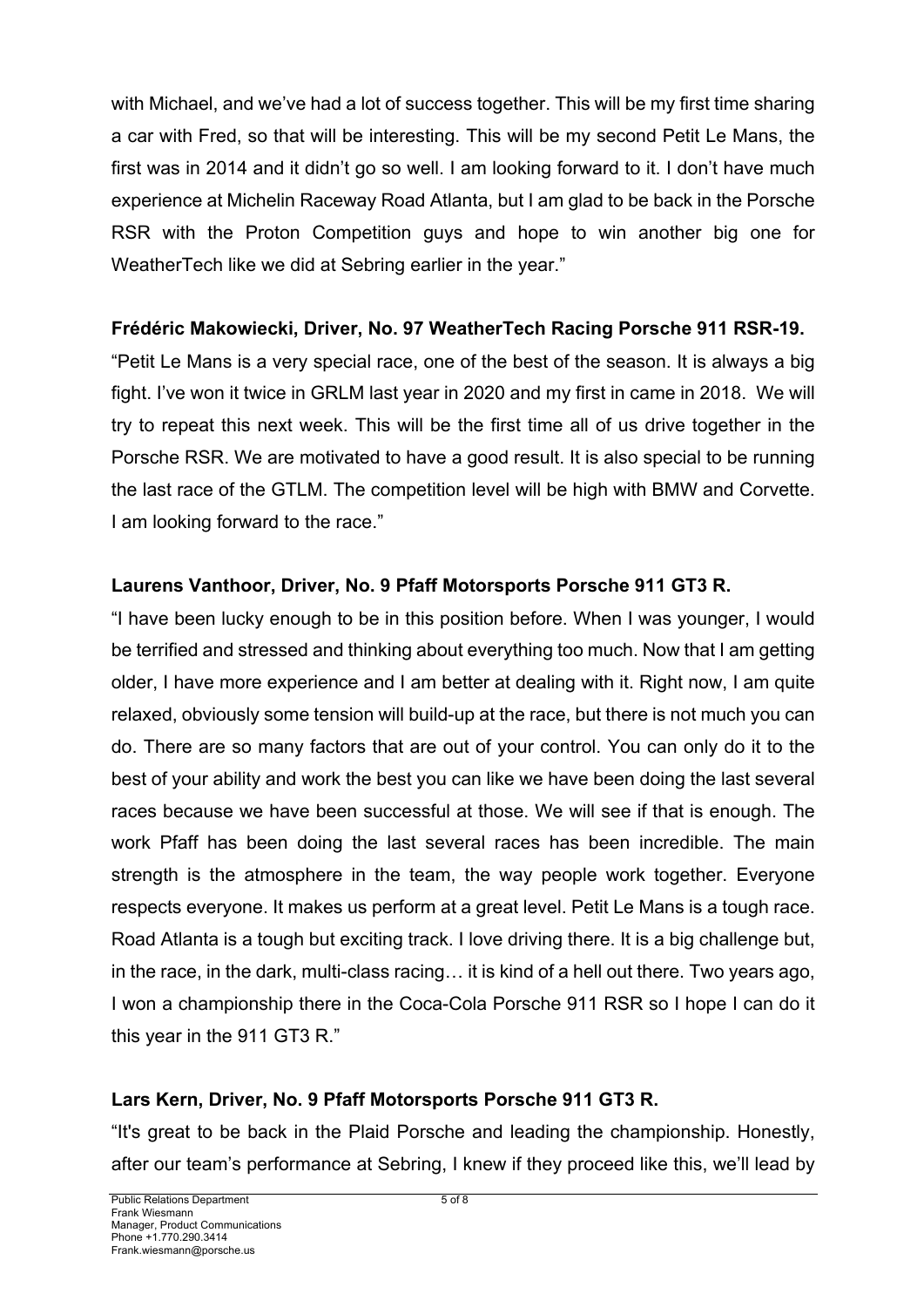the end of the year. It's a real special atmosphere at Petit Le Mans. For me, it's a bit like the Nürburgring 24 Hours, but with nicer weather! It's great to have the fans so close to the track, especially at turn two and three, which are beautiful."

#### **Zach Robichon, Driver, No. 9 Pfaff Motorsports Porsche 911 GT3 R.**

"If we look at the last few races, our mindset has been the right one and I don't see why we should change. The competition is too close to try and take a defensive approach. We need to go out there and keep performing at our best. We need to bear in mind that it is the end of the race that is going to be what matters. We have had a great stretch and if I could put it down to anything, it is teamwork. Everyone on the team is what has led us to be in this position. Everyone loves racing at Road Atlanta, it is one of the most fun tracks. It is quite late in the year so there will be a lot of darkness which will be exciting. Who doesn't love racing at Road Atlanta at night?"

#### **Patrick Long, Driver, No. 16 Wright Motorsports Porsche 911 GT3 R.**

"Great to be back at it with the finale at the Petit Le Mans. It is such a staple race for IMSA. It was also the first time I ever drove in an endurance sports car race as well [2003, TRG Porsche finishing GT class in fourth-place]. Great memories at this track but we have a job to do and that is to finish-up this season with another podium. The competition will be high, and the field will be stacked. I like our chances with our driver lineup with Jan back in the car. The team has been hitting its marks. It is going to be a great afternoon of racing with a little extra time in the dark so that will play into the strategy as well. We will need to be upfront all day if we want to be in a position to fight for a win so we will be executing on that plan. I am excited to get after it."

## **Trent Hindman, Driver, No. 16 Wright Motorsports Porsche 911 GT3 R.**

"With Petit Le Mans being one of the marquee events on the IMSA calendar, it inherently brings the best out of every team that takes on the challenge. Ten hours on a short, balls to the wall racetrack like Road Atlanta is no easy task. The 1st Phorm/Wright Motorsports team has been a strong threat to win every single race this year thanks to the quality of equipment underneath and execution of the team supporting us. We've got one more great opportunity to bring it home together in '21. I'd like to think the odds are overwhelmingly in our favor if we continue the job that we've been doing."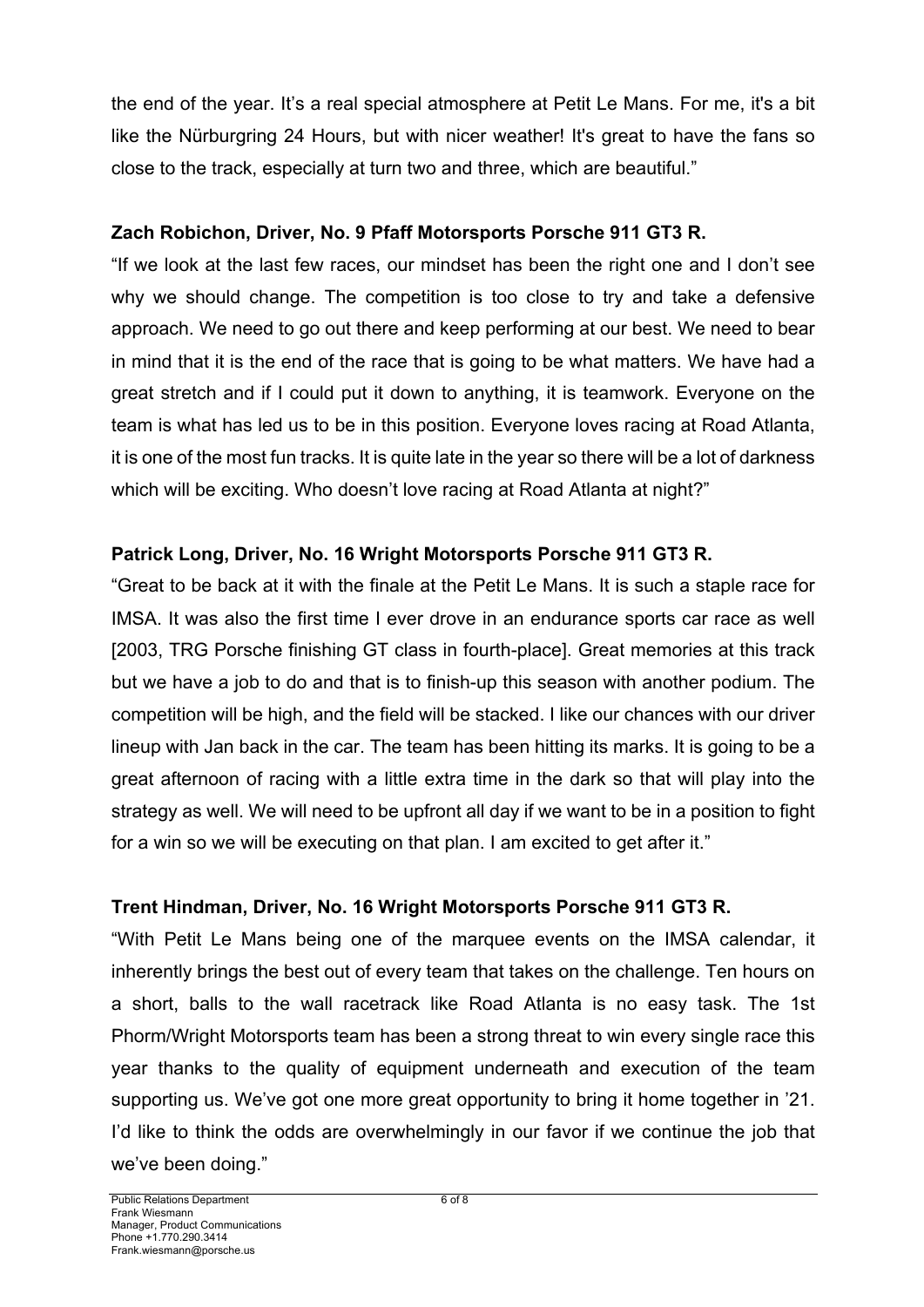# **Rob Ferriol, Driver/Team Principal, No. 88 Team Hardpoint Porsche 911 GT3 R.**

"Motul Petit Le Mans at Michelin Raceway Road Atlanta is such a great venue and event to end the season, much in the way the Rolex 24 is such a great way to start the season. The atmosphere is electric, fan turnout is always amazing, and the track itself is a blast to drive – there's nothing like coming down the hill into T12 full tilt in a Porsche 911 GT3 R! This year we've got two hometown heroes in the car between Katherine and Andrew, so I'm excited to see how we stack up when the fireworks go off Saturday night."

# **Katherine Legge, Driver, No. 88 Team Hardpoint Porsche 911 GT3 R.**

"I am really looking forward to Petit. It's one of my favorite races on the schedule, and a great way to round out the season. It is my home race; a fantastic track and I love the format of the endurance races. With it being later in the year, it might add some temperature changes to the mix this weekend. It's fun to have Andrew back with Rob and I, and the three of us are dedicated to finishing strong in the No. 88 Richard Mille/GridRival Porsche 911 GT3 R."

## **Andrew Davis, Driver, No. 88 Team Hardpoint Porsche 911 GT3 R.**

"I'm beyond excited to join Team Hardpoint once again, this time in my own backyard! I really believe in the program that Rob Ferriol has assembled, and it's truly an honor to be asked to return to the squad once again. Rob and Katherine are both great teammates. They create an open book environment which really helps me step in and perform my role to the best of my abilities. I can't wait to get back at it with this crew!

Road Atlanta is a very special place for me, having grown up at the circuit since the age of four. Petit Le Mans has developed into an international event with a great deal of significance."

# **Ryan Hardwick, Driver, No. 16 Wright Motorsports Porsche 718 Cayman GT4 Clubsport.**

"Well, it all comes down to this final race for the Michelin Pilot Challenge championship. To think that our team has a shot to win the title at Road Atlanta is really humbling when you consider that we missed the first race at Daytona entirely. We have fought